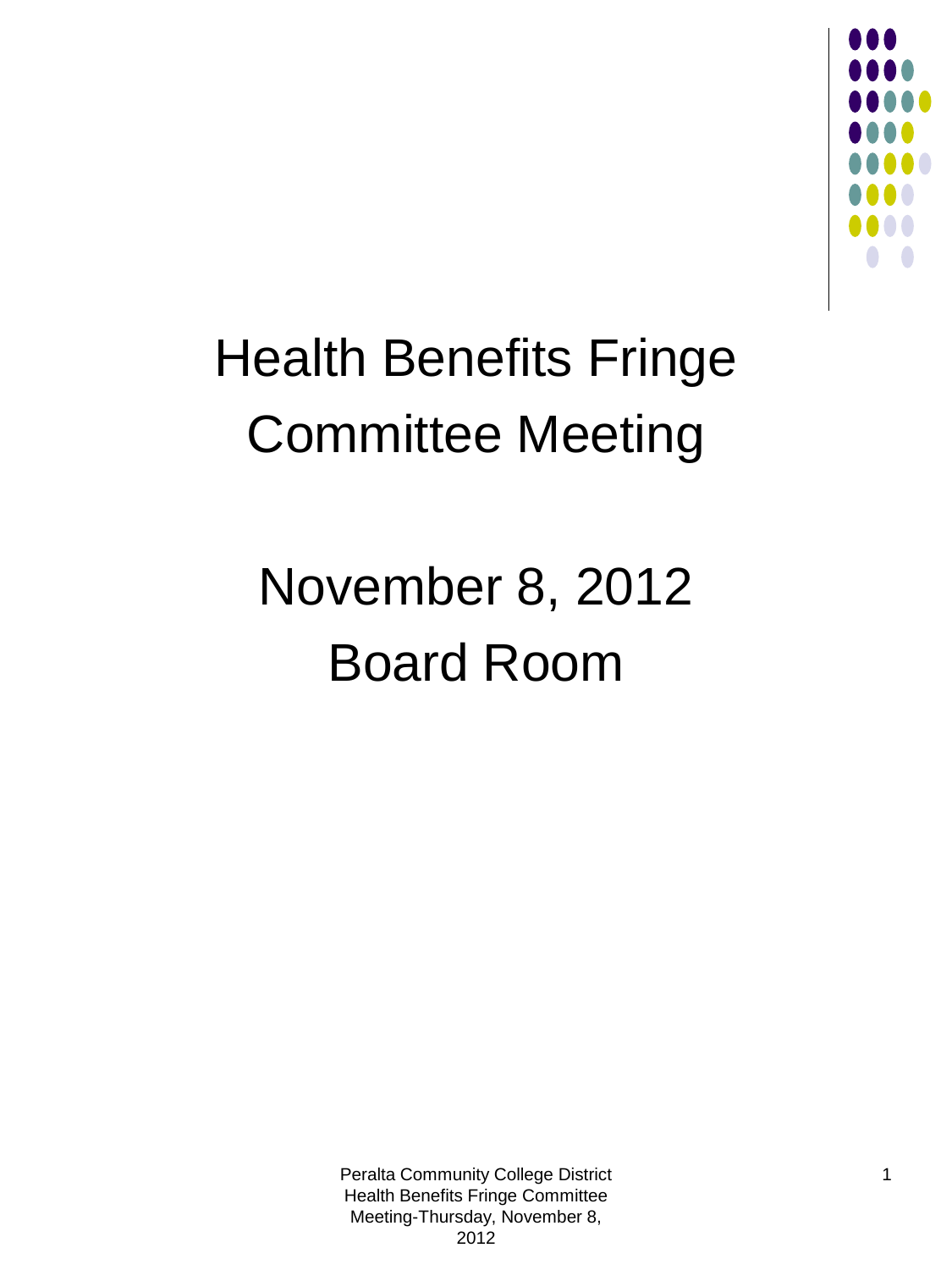## **Agenda**

- 1. JPA Exploration-A continued Discussion, Keenan
	- 1. Keenan
	- 2. Benefits Bridge

(10:00-10:30)

2. State of the Post Prop 30 District Budget & Five Year Review of benefit costs, Vice Chancellor Gerhardt

(10:40-10:50)

- 4. Communications: (10:50 11:00)
	- 1. Flexible Benefits Open Enrollment November  $1 30$
	- 2. Benefits Mini-Fair Thursday, November 15
	- 3. Peralta Benefits Everyone October 31
		- 1. Medicare D Required Notice and Annual Distribution
		- 2. W-2's for actives AND retired will include value of health insurance
		- 3. Flexible Benefits Plan online enrollment, remain on the calendar year
	- 4. Notes on the website now!
	- 5. How do you communicate with your constituents?
		-

### 1. 5. Issues in Self-Funding (PSW Benefits Resources & PCCD Benefits Office)

 $11:00 - 12:00$ 

- 1. Enrollment Census (PCCD Benefits Office)
- 2. Process for changes to the Summary Plan Description language (Benefits Office)
- 3. Out-of-Network Claims Experience (PSW)
- 4. Update of Non-California network options (PSW)
- 5. Review of Post-election Health Care Reform Considerations for Peralta (PSW)
- 6. JPA Exploration Considerations

### Agenda Items for next meeting Monday 12/3/12

- 1. Next Meeting dates for the semester
- 2. Review of Medicare Coordination Notices to retirees and to union
- 3. More Discussion on JPA Exploration
- 4. Buy in options for separated or non-benefit eligible employees
- 5. Other Topics?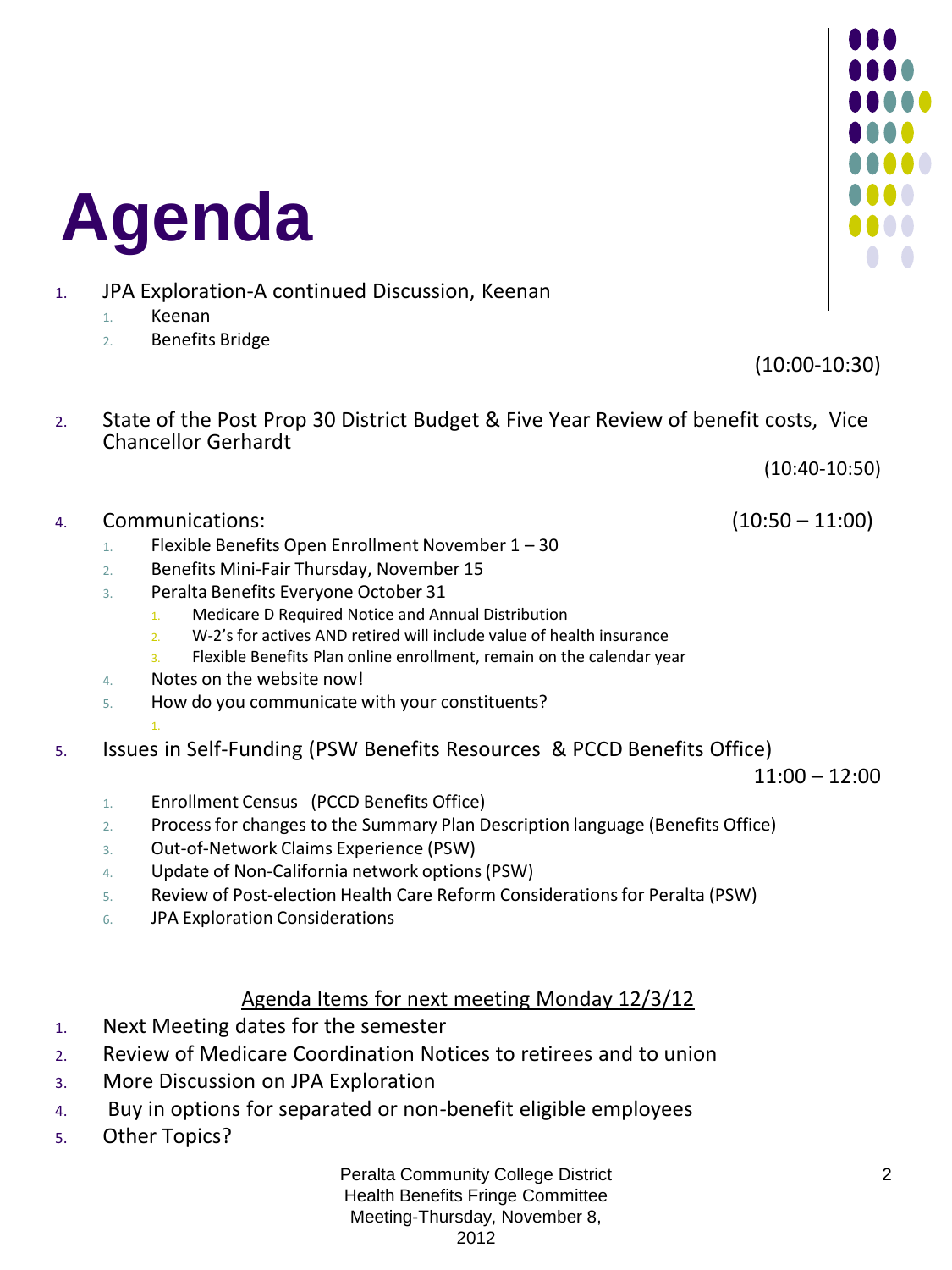## **JPA Different Models**

- We can join a JPA with or without broker or consultant representation.
- We can forgo a broker/consultant and join a JPA directly.
- We can continue to use a broker/consultant for proper marketing of the Peralta population.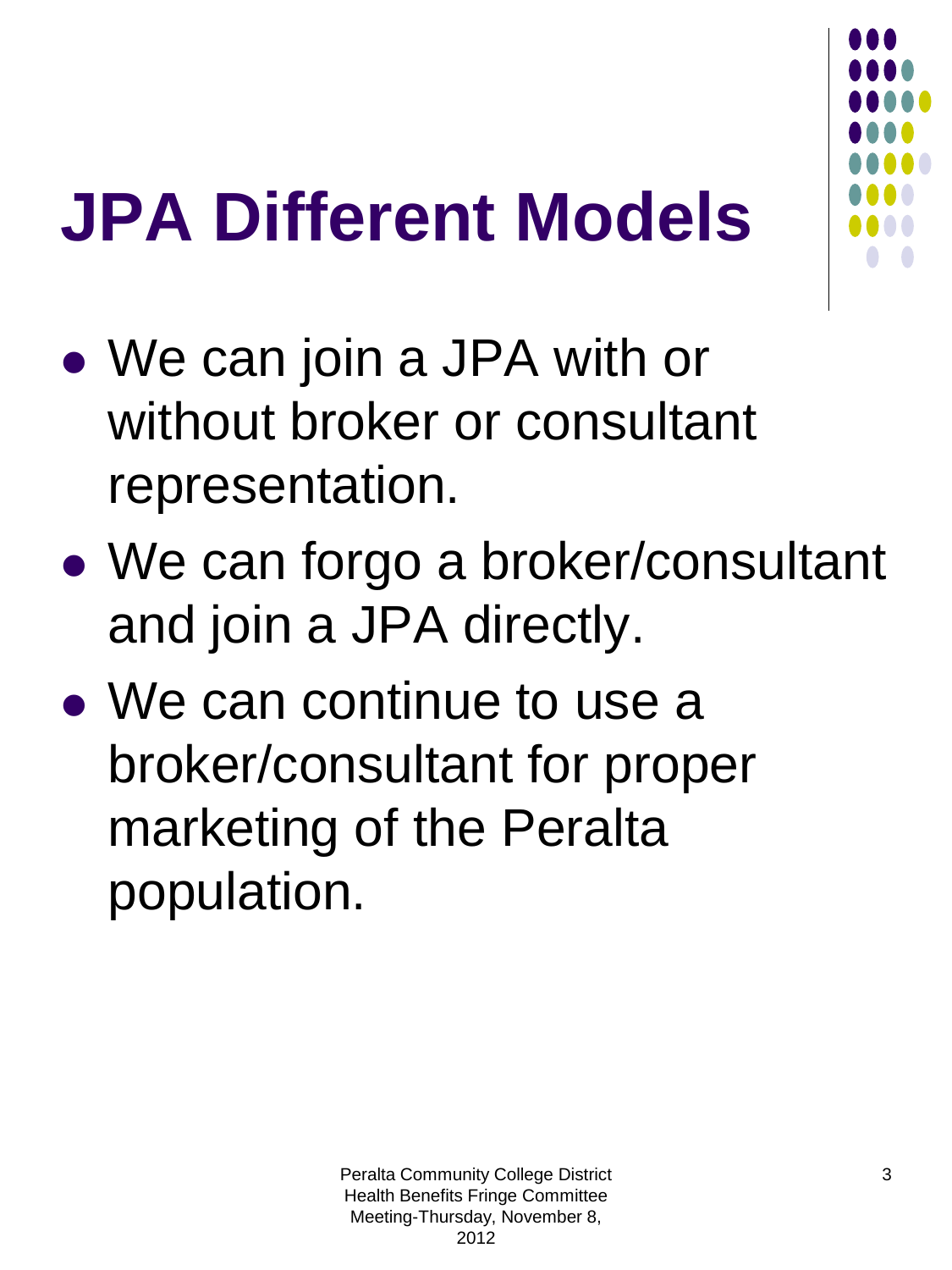

## **JPA Exploration**

### **Joint Trust vs. JPA Comparison**

|                                                      | <b>Joint Trusts</b><br>(ex: CVT, VEBA)                                                     | <b>JPAs</b><br>(ex: SISC, PACE)                                                                                                          |
|------------------------------------------------------|--------------------------------------------------------------------------------------------|------------------------------------------------------------------------------------------------------------------------------------------|
| <b>Employee</b><br><b>Involvement</b>                | <b>Governing Board</b><br>$\bullet$<br><b>District Insurance</b><br>$\bullet$<br>Committee | <b>District Insurance</b><br>$\bullet$<br>Committee<br><b>Potential Governing</b><br>$\bullet$<br><b>Board and Advisory</b><br>Committee |
| <b>Final Decision on</b><br><b>District Benefits</b> | <b>Joint Trust determines</b><br>benefit design and<br>offerings                           | <b>JPA</b> determines benefit<br>design and offerings                                                                                    |
| <b>Unilateral Benefit</b><br><b>Change</b>           | Yes                                                                                        | Yes                                                                                                                                      |
| <b>Legal Structure</b>                               | Private entity                                                                             | <b>Public entity</b>                                                                                                                     |
| <b>Subject to Brown Act</b>                          | <b>No</b>                                                                                  | Yes                                                                                                                                      |
| <b>Financial Disclosure</b>                          | $\bullet$ ERISA                                                                            | <b>GASB</b><br>$\bullet$<br>AB1200<br>$\bullet$<br><b>Various Government</b><br>Codes                                                    |
| <b>Investment</b><br><b>Guidelines</b>               | <b>None</b>                                                                                | Investments limited by<br>government code                                                                                                |
| <b>Fiduciary</b><br><b>Responsibility</b>            | <b>Shared by Trustees</b>                                                                  | <b>District and JPA</b>                                                                                                                  |
| <b>Accreditation</b><br><b>Standards</b>             | <b>None</b>                                                                                | Adheres to strict<br>standards if CAJPA<br>accredited                                                                                    |
| <b>Withdrawal</b>                                    | Set forth in document                                                                      | Set forth in document                                                                                                                    |
| <b>Geographical Area</b>                             | Many counties                                                                              | Many counties                                                                                                                            |
| <b>Asset Ownership</b>                               | Assets must be used to<br>benefit trust participants                                       | Member districts own<br><b>JPA</b> assets                                                                                                |
| <b>Financial Liability</b><br>upon Dissolution       | Trust can default                                                                          | JPAs must satisfy<br>financial obligations                                                                                               |

Prepared by: Keenan & Associates 2012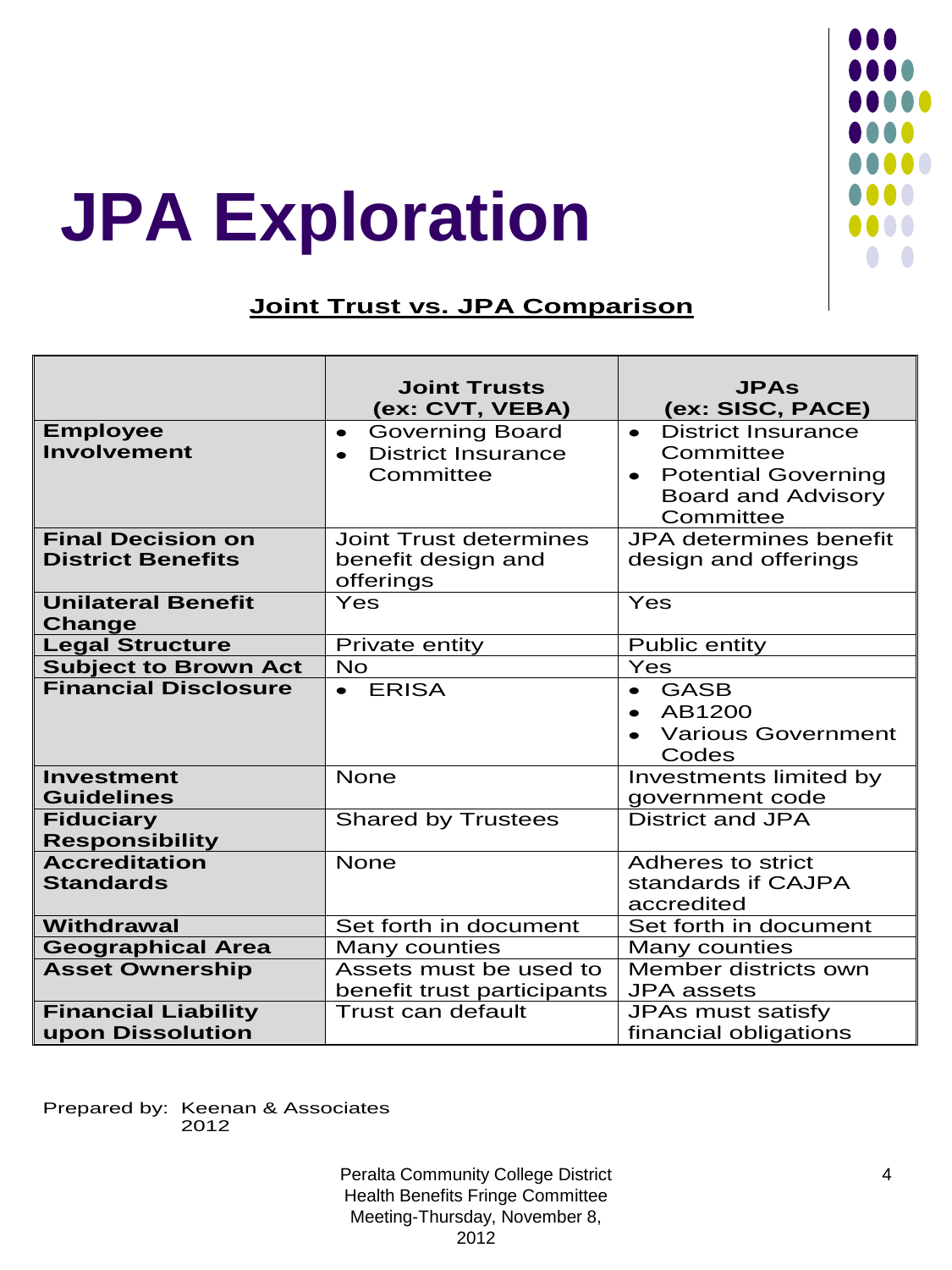

# **Benefits Bridge**

- Emerging Technologies
	- 1. Address changes
	- 2. Enrollment update
	- 3. Accuracy of data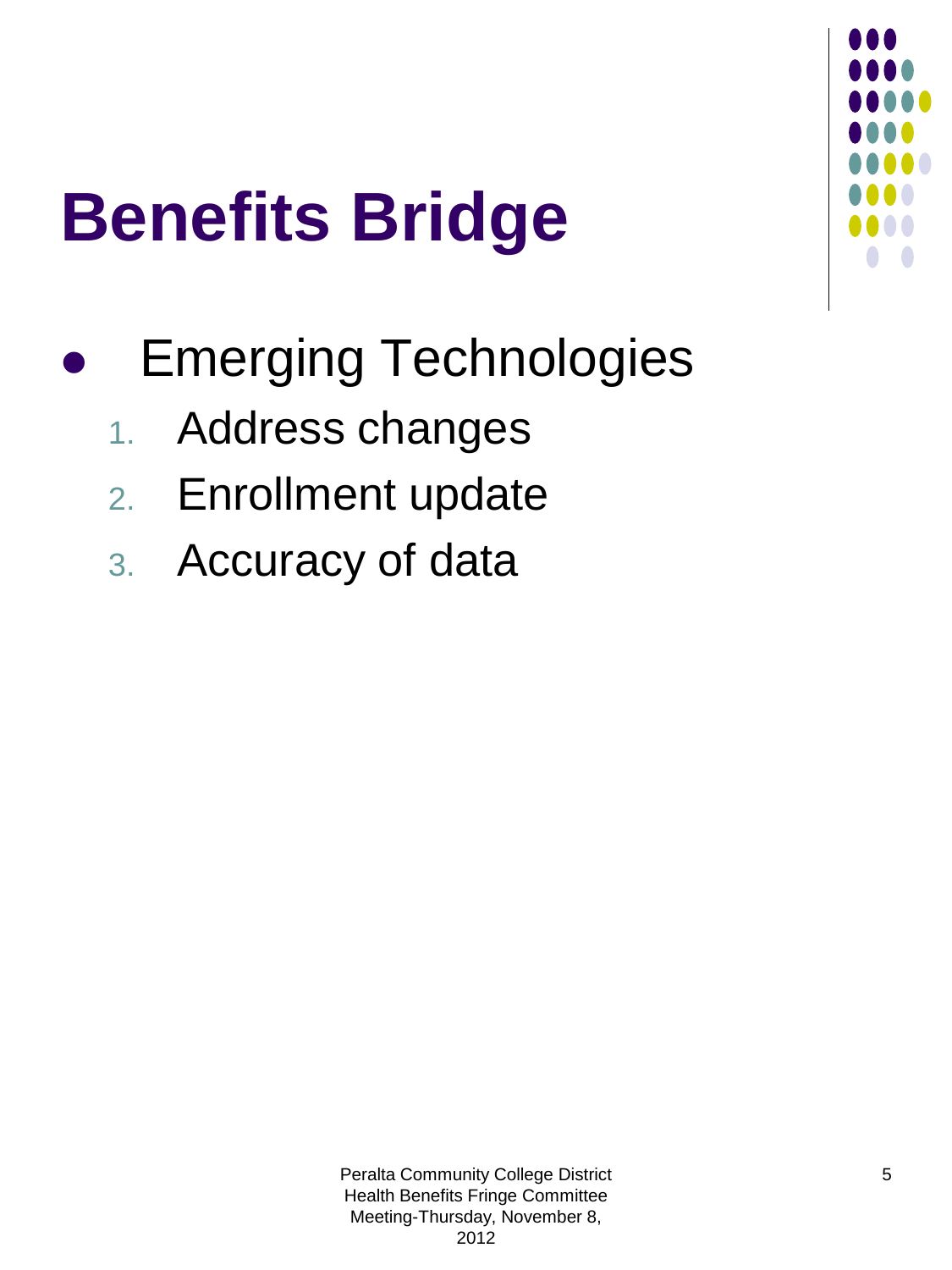## **State of the Budget-Vice Chancellor Gerhardt**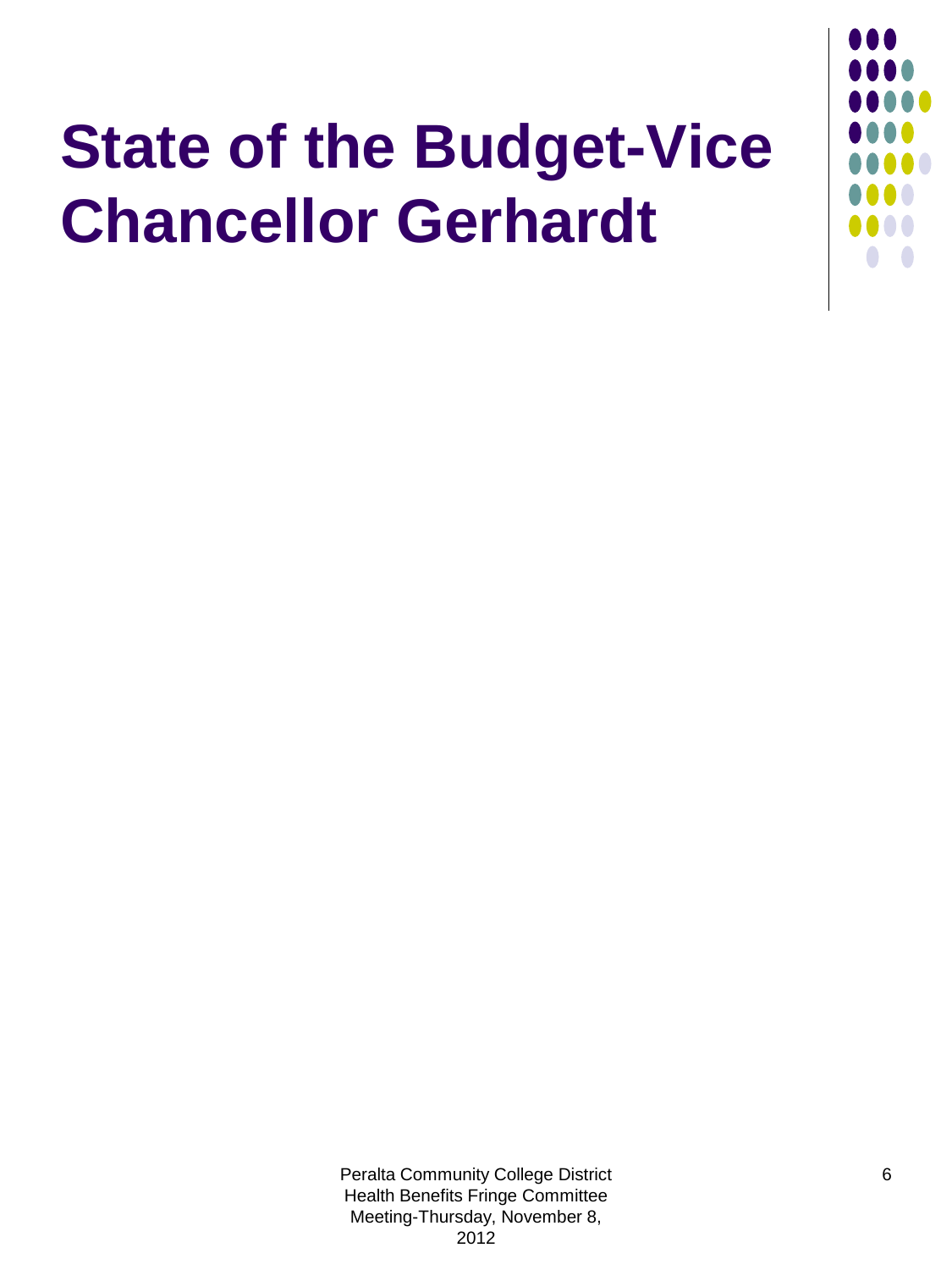## **Communications-Benefits & Office**





Peralta Community College District Health Benefits Fringe Committee Meeting-Thursday, November 8, 2012

4 Internet Explorer v | 0 29 Microsoft Outl...

PCCD-PSWBR-Cust

 $\ell \nabla$ 

R

<sup>n</sup> start

[7] 10 Microsoft Offi...

7 Microsoft Offic.

v oil Microsoft PowerPoi...

**SOUND** 2:50 PM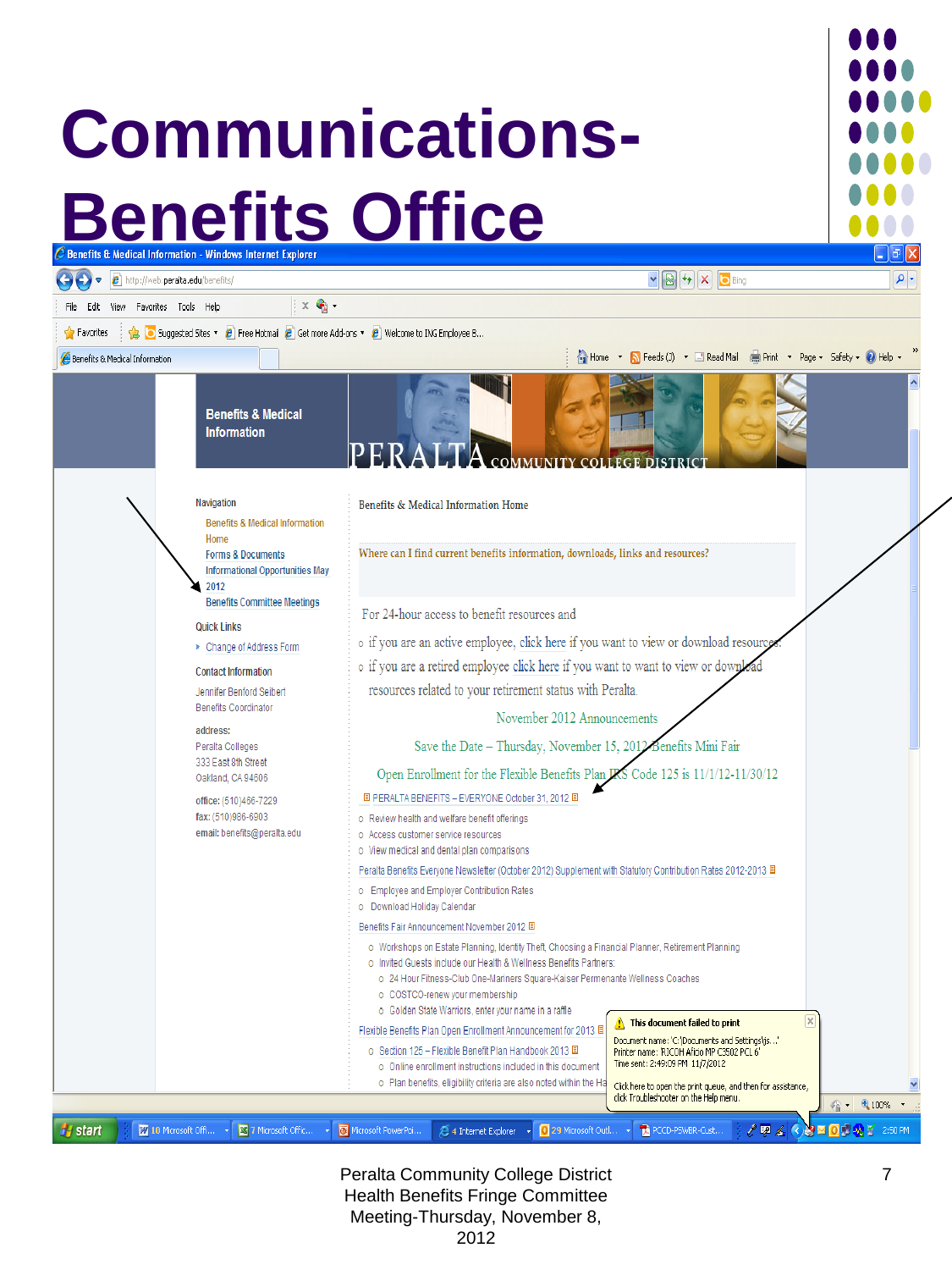### **Issues in Self-funding Peralta Enrollment Census as of October 2012**



|                         | Contract 50%                   |                                | 100%           | <b>Subtotal</b> | 1021                | 39                  | <b>Confidentials</b> | <b>Managers</b>         | <b>Total</b> | <b>Grand Total</b> |
|-------------------------|--------------------------------|--------------------------------|----------------|-----------------|---------------------|---------------------|----------------------|-------------------------|--------------|--------------------|
| Kaiser                  |                                |                                |                |                 |                     |                     |                      |                         |              |                    |
|                         |                                |                                |                |                 |                     |                     |                      |                         |              |                    |
| <b>Single</b>           | 49                             | 39                             | 3              | 91              | 72                  | $\overline{20}$     | $\mathbf{1}$         | 10                      | 194          |                    |
| 2-party                 | 39                             | $\bf 8$                        | 1              | 48              | 56                  | 11                  | $\overline{7}$       | 6                       | 128          |                    |
| $3+$                    | 41                             | $\overline{3}$                 | $\mathbf 0$    | 44              | 55                  | 25                  | $\overline{5}$       | 8                       | 137          |                    |
| <b>Total</b>            |                                |                                |                | 183             |                     |                     |                      |                         | 459          | 642                |
|                         |                                |                                |                |                 |                     |                     |                      |                         |              |                    |
|                         | <b>Contract</b>                | 50%                            | 100%           | <b>Subtotal</b> | 1021                | 39                  | <b>Confidentials</b> | <b>Managers</b>         | <b>Total</b> | <b>Grand Total</b> |
| <b>Self Funded Lite</b> |                                |                                |                |                 |                     |                     |                      |                         |              |                    |
|                         |                                |                                |                |                 |                     |                     |                      |                         |              |                    |
| Single                  | 13                             | $\mathbf{1}$                   | 13             | 27              | 17                  | $\overline{2}$      | $\overline{4}$       | $\overline{5}$          | 55           |                    |
| 2-party                 | 16                             | $\mathbf{0}$                   | 16             | 32              | 12                  | $\overline{2}$      | $\overline{2}$       | $\overline{\mathbf{4}}$ | 52           |                    |
| $3+$                    | 31                             | $\mathbf{0}$                   | 31             | 62              | 22                  | $\overline{4}$      | $\overline{3}$       | 6                       | 97           |                    |
| <b>Total</b>            |                                |                                |                | 121             |                     |                     |                      |                         | 204          | 325                |
|                         |                                |                                |                |                 |                     |                     |                      |                         |              |                    |
|                         |                                |                                |                |                 |                     |                     |                      |                         |              |                    |
|                         | Contract 50%                   |                                | 100%           | <b>Subtotal</b> | 1021                | 39                  | <b>Confidentials</b> | <b>Managers</b>         | <b>Total</b> | <b>Grand Total</b> |
|                         | <b>Self Funded Traditional</b> |                                |                |                 |                     |                     |                      |                         |              |                    |
|                         |                                |                                |                |                 |                     |                     |                      |                         |              |                    |
| Single                  | 24                             | 15                             | $\mathbf{0}$   | 39              | 18                  | $\mathbf{1}$        | $\mathbf{1}$         | $\overline{2}$          | 61           |                    |
| 2-party                 | 24<br>21                       | $\overline{2}$<br>$\mathbf{0}$ | $\mathbf 0$    | 26<br>21        | $\overline{7}$<br>5 | 6<br>$\overline{4}$ | $\overline{1}$       | $\overline{\mathbf{4}}$ | 44<br>31     |                    |
| $3+$<br><b>Total</b>    |                                |                                | $\mathbf{0}$   | 86              |                     |                     | $\mathbf{0}$         | $\mathbf{1}$            | 136          | 222                |
|                         |                                |                                |                |                 |                     |                     |                      |                         |              |                    |
|                         |                                |                                |                |                 |                     |                     |                      |                         |              |                    |
|                         | Contract 50%                   |                                | 100%           | <b>Subtotal</b> | 1021                | 39                  | <b>Confidentials</b> | <b>Managers</b>         | <b>Total</b> | <b>Grand Total</b> |
| <b>Delta</b>            |                                |                                |                |                 |                     |                     |                      |                         |              |                    |
|                         |                                |                                |                |                 |                     |                     |                      |                         |              |                    |
| Single                  | 82                             | $\mathbf{0}$                   | 24             | 106             | 17                  | 20                  | $\mathbf{1}$         | 16                      | 160          |                    |
| 2-party                 | 85                             | $\mathbf{0}$                   | 12             | 97              | 20                  | 11                  | $\boldsymbol{9}$     | 16                      | 153          |                    |
| 3+                      | 91                             | $\overline{0}$                 | $\overline{2}$ | 93              | 35                  | 25                  | $\overline{7}$       | 8                       | 168          |                    |
| <b>Total</b>            |                                |                                |                | 296             |                     |                     |                      |                         | 481          | 777                |
|                         |                                |                                |                |                 |                     |                     |                      |                         |              |                    |
|                         |                                |                                |                |                 |                     |                     |                      |                         |              |                    |
|                         | <b>Contract</b>                | 50%                            | 100%           | <b>Subtotal</b> | 1021                | 39                  | <b>Confidentials</b> | <b>Managers</b>         | <b>Total</b> | <b>Grand Total</b> |
|                         | <b>United Health Care</b>      |                                |                |                 |                     |                     |                      |                         |              |                    |
|                         |                                |                                |                |                 |                     |                     |                      |                         |              |                    |
| Single                  | $\overline{a}$                 | $\mathbf{0}$                   | 11             | 13              | 14                  | $\mathbf{1}$        | $\overline{2}$       | $\overline{2}$          | 32           |                    |
| 2-party                 | 1                              | $\mathbf 0$                    | 5              | 6               | $\overline{2}$      | 1                   | $\overline{1}$       | $\mathbf 0$             | 10           |                    |
| $3+$                    | 4                              | $\overline{0}$                 | 3              | $\overline{7}$  | 5                   | $\overline{1}$      | $\overline{2}$       | $\overline{7}$          | 22           |                    |
| Total                   |                                |                                |                | 26              |                     |                     |                      |                         | 64           | 90                 |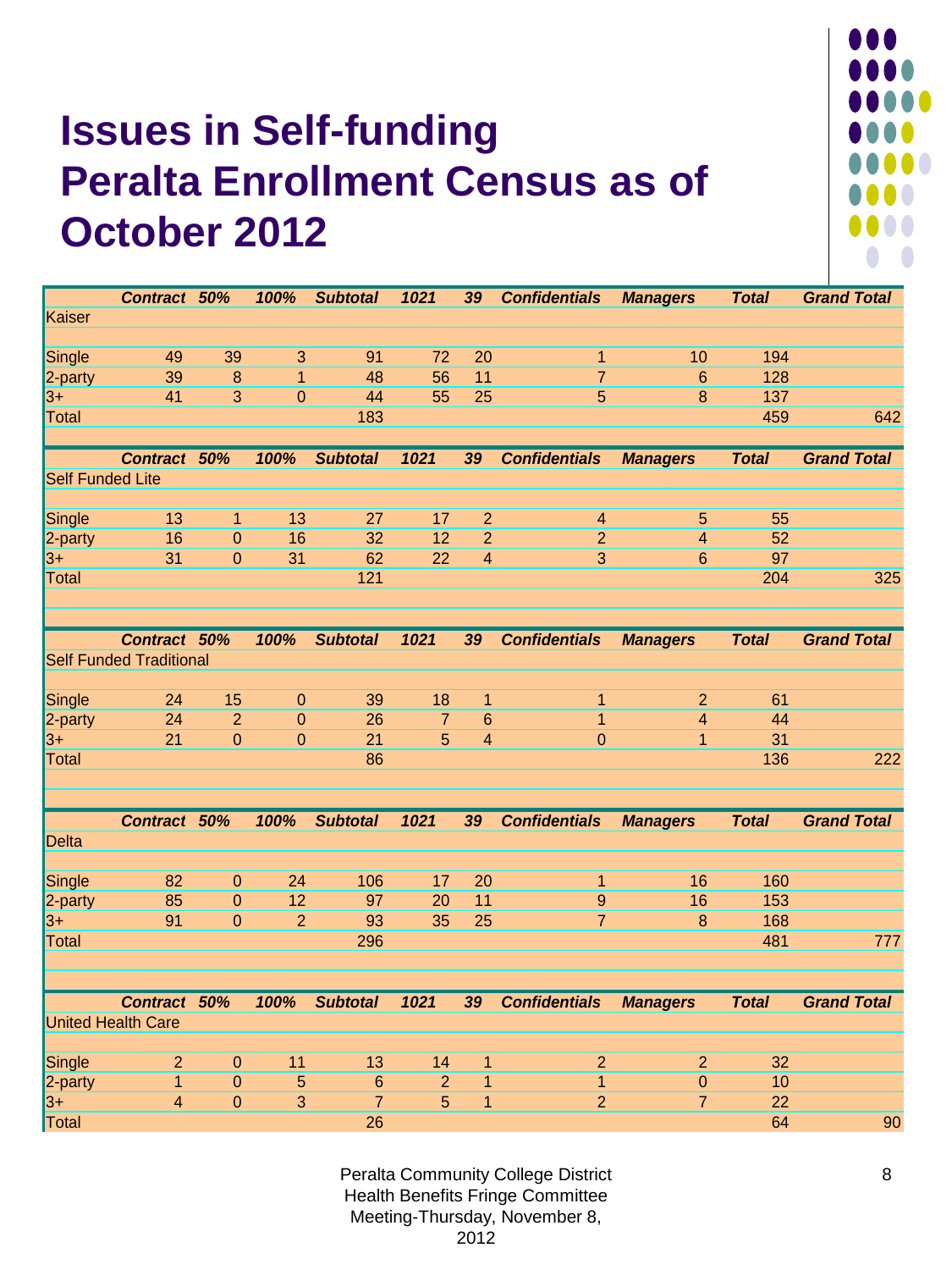



- Average age of current Peralta retiree?
- Number of pre 2004 retirees
	- Average Age
- Number of post 2004 retirees
	- Average Age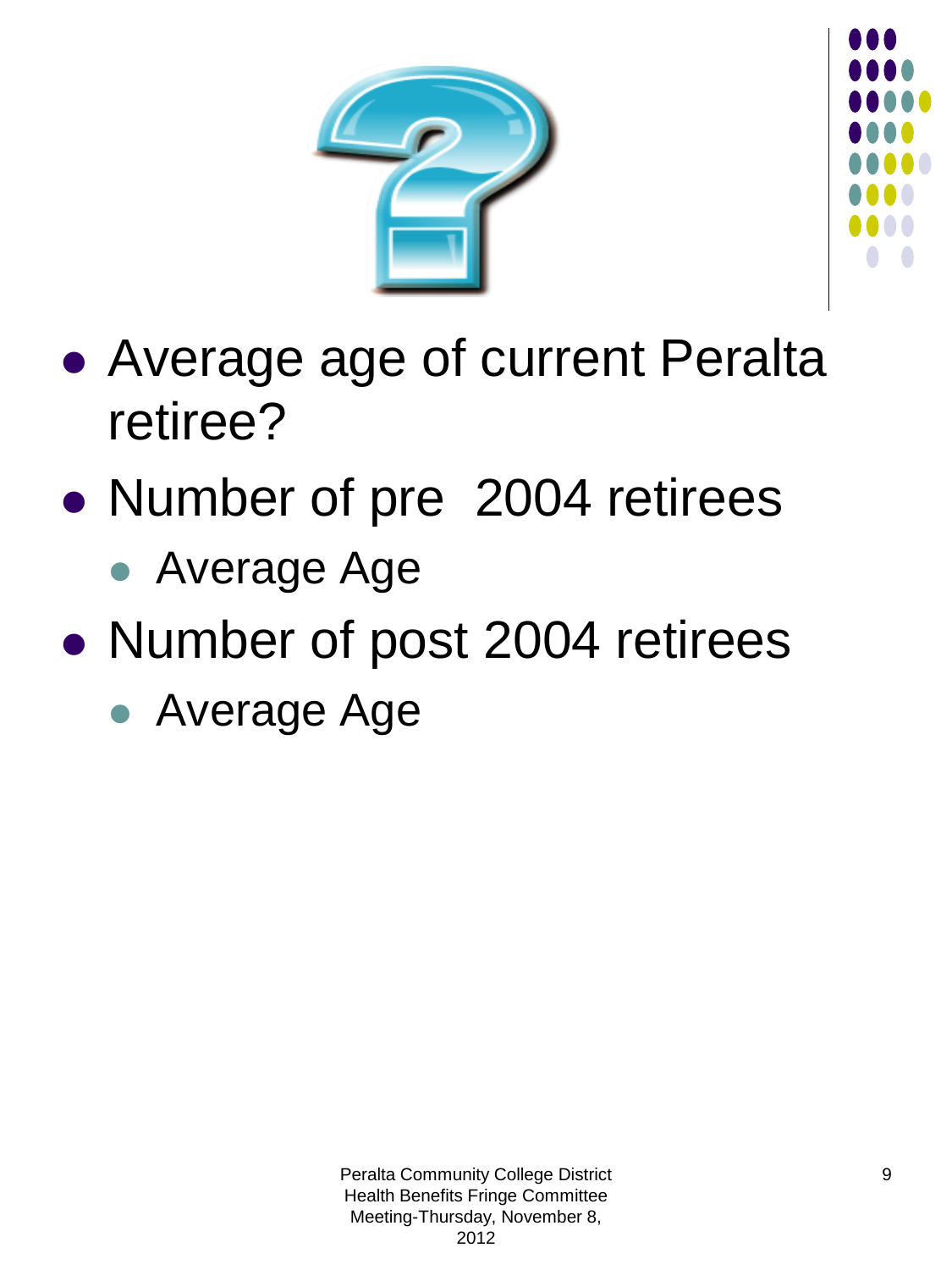## **Issues in Self Funding**

**Process for changing the Summary Plan Description-see Summary from 10/8/12 meeting**

Causes

1. Change in business partnership Change from Blue Cross, Interplan, Anthem, Spectera, CVS Caremark

- 2. Clarification addition of reference to PHCS as a network for non-California residents
- 3. **Conformity** preservation of past practice
- 4. Correction union name change from 790 to 1021
- 5. Compliance

coverage of dependents to age 26, elimination of pre-existing conditions

Work Order for Change

- 1. Cause triggers a work order to our TPA, currently CoreSource
- 2. Then amendment is published or otherwise distributed in the revised SPD

Codification for claims administration with business partner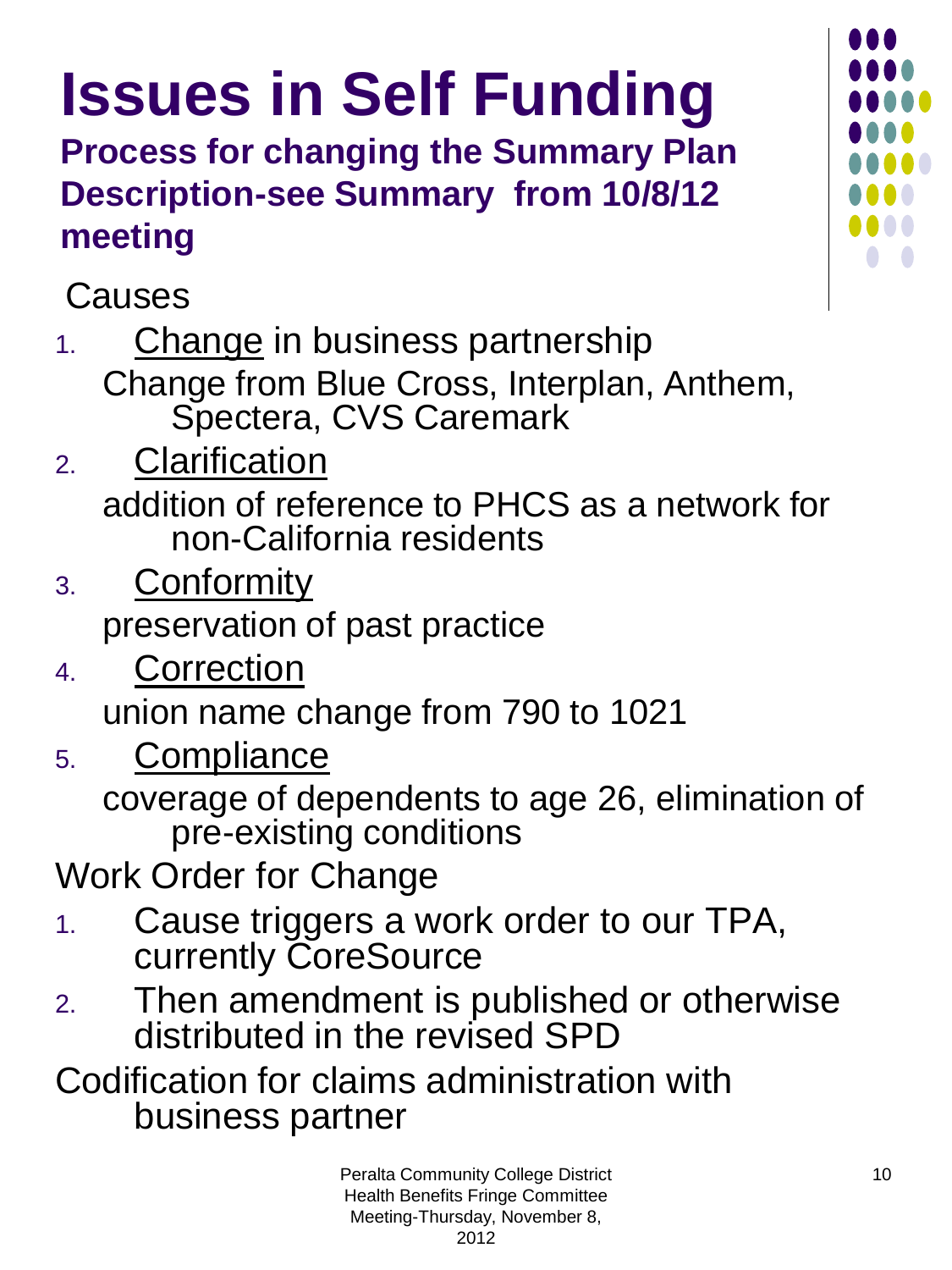### **Issues in self-funding Out of network claims review (PSW Benefit Resources)**



Successor Agreements:

" Year 1 (2012-2013): Status quo (current) coverage for eligible dependent or people who retire AND move out of **California** 

Years 2 and 3: Revisit out-of-state networks…shall work together to make every reasonable effort to attempt to provide out-of-state retirees a network similar to the California Anthem BlueCross network, beginning in Year 2.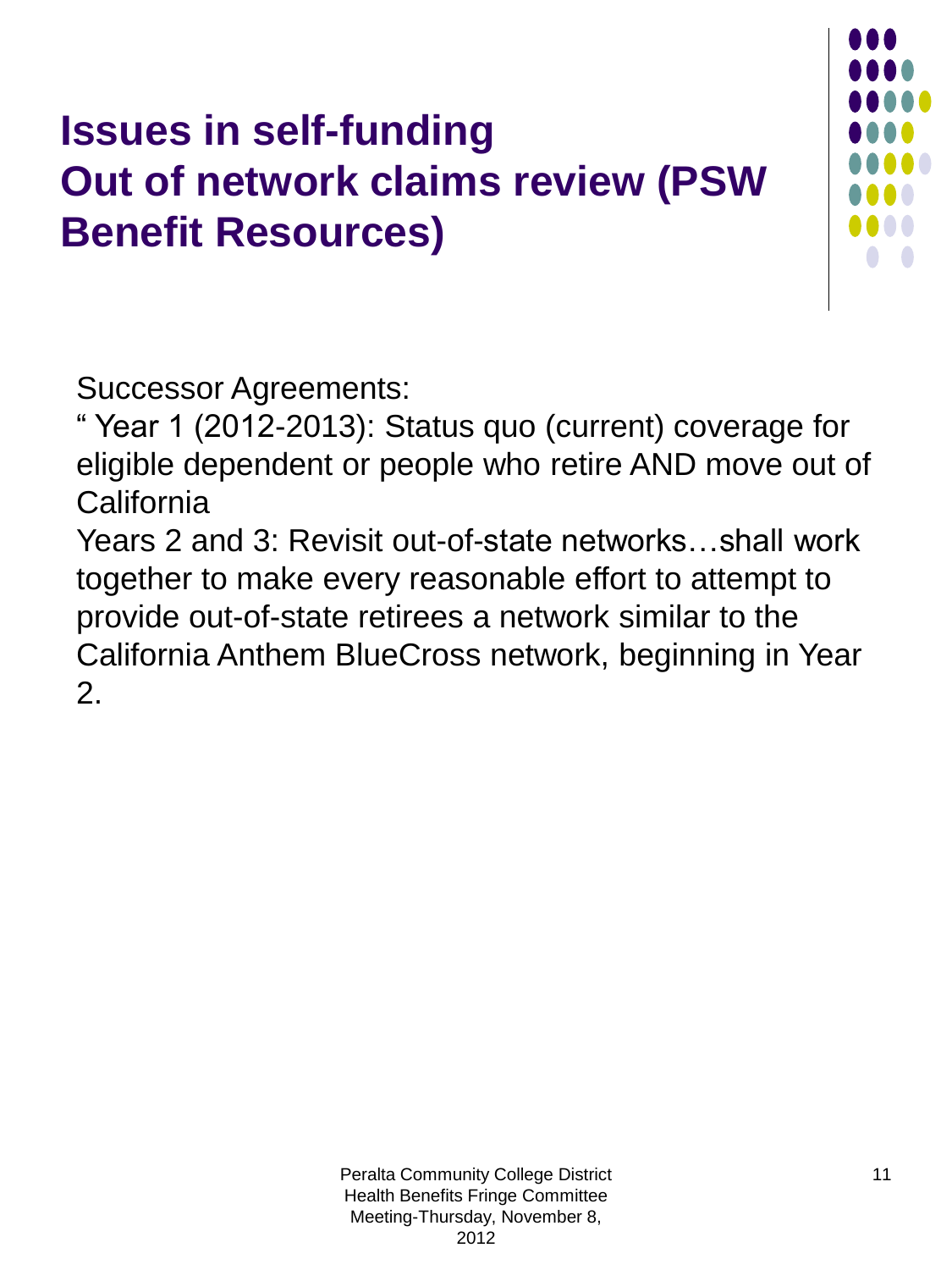## **Issues in self-funding Out of Network Claims Experience-PSW**



PERALTA COMMUNITY COLLEGE DISTRICT --- NETWORK SAVINGS ANALYSIS

CLAIMS PAID BETWEEN OCTOBER 1, 2011 AND SEPTEMBER 30, 2012

In-Network / Out-of-Network Analysis

|                                                      | <b>Total</b>         |                       |                    |                          |                                   |            |
|------------------------------------------------------|----------------------|-----------------------|--------------------|--------------------------|-----------------------------------|------------|
| <b>Network</b>                                       | <b>Claims Billed</b> | <b>Claims Allowed</b> | <b>Claims Paid</b> | Employee<br>Contribution | <b>Network</b><br><b>Discount</b> | % Discount |
| <b>BCCA-PRUDENT BUYER MEDICAL</b><br><b>PROVIDER</b> | \$36,147,352         | \$9,852,679           | \$6,970,424        | \$98,518                 | \$5,899,069                       | 46%        |
| PHCS-PPO PRODUCT                                     | \$2,787,784          | \$738,607             | \$349,655          | \$2,752                  | \$205,869                         | 37%        |
| <b>OUT OF NETWORK</b>                                | \$780,278            | \$283,536             | \$174,787          | \$751                    | \$0                               |            |
| MULTIPLAN-MP                                         | \$75,055             | \$40,606              | \$37,989           | \$271                    | \$17,690                          | 32%        |
| MULTIPLAN NEGOTIATION                                | \$15,246             | \$10,207              | \$10,034           | \$173                    | \$3,769                           | 27%        |
| NATIONAL CARE NETWORK                                | \$10,984             | \$9,141               | \$9,001            | \$140                    | \$1,656                           | 16%        |
| All Other Par (In Network)                           | \$0                  | \$0\$                 | \$0                | \$0\$                    | \$0                               |            |
| All Non-Par (Out of Network)                         | \$2,683,938          | \$1,322,803           | \$897,259          | \$171,409                | \$80,818                          | 8%         |
| Total                                                | \$42,500,638         | \$12,257,580          | \$8,449,149        | \$274,015                | \$6,208,870                       | 42%        |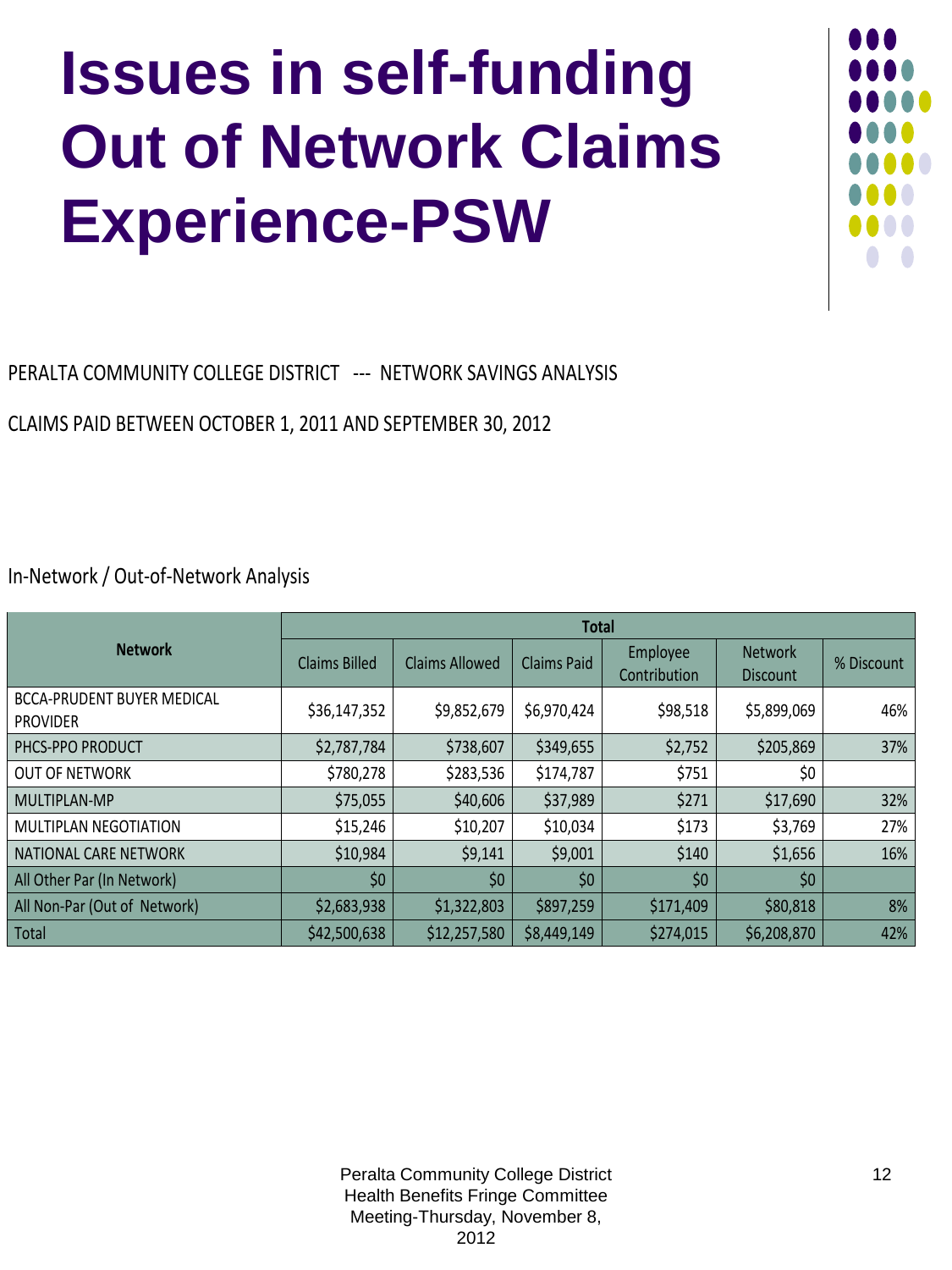## **Update of Non-California network options, PSW Benefit Resources**

**• Changes in the network** landscape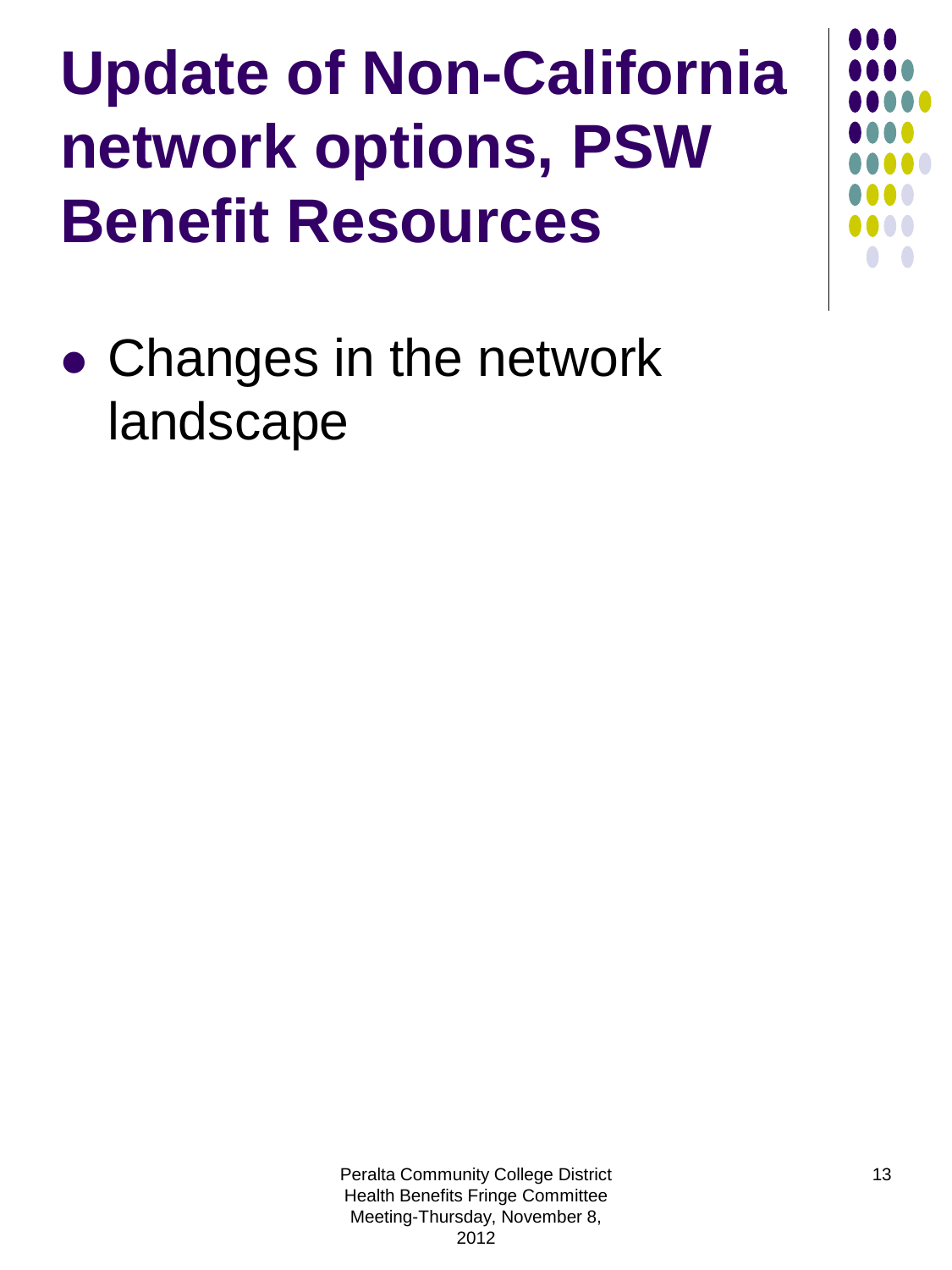## **Health Care Reform – How has the Peralta Community Benefited?**

**Disclosure Form** 

### **Health Care Reform Changes**

Because of the recent health care reform law (formally known as the Patient Protection and Affordable Care Act or "PPACA"), we are updating some information you may see in this booklet. These changes are for Plan years beginning on or after September 23, 2010. You'll find more details in your Evidence of Coverage or Certificate of Insurance.

### **Preventive** services

Please refer to the "Benefit Highlights" section for the cost sharing that applies for preventive services. If your coverage is not a "grandfathered health plan" under PPACA, or if your group has purchased the preventive package for non-grandfathered coverage, there will be no copayments, coinsurance, or deductibles for any of the preventive services that are specified in the health care reform law, or that are mandated by state law.

### **Coverage for<br>adult children**

Under new federal law, dependent children may stay on their family's plan until they turn 26. If you have children who will be younger than 26 at the start of the next Plan year, you will be able to enroll them, subject to your group's eligibility rules, even if they previously lost or were unable to get coverage because of their age.

### **Removal of annual** or lifetime limits

We're removing all lifetime and annual dollar limits on essential health benefits. Members who exceeded these limits before will now be covered for these services, going forward.

### Grandfathered coverage

If your group's coverage is a "grandfathered health plan" under PPACA, some of these mandates may not apply. To find out whether your coverage is grandfathered, or for other questions about grandfathered coverage, please ask your group.

### **More** information

For more information about these or other benefit changes, please contact our Member Service Call Center, weekdays from 7 a.m. to 7 p.m. and weekends from 7 a.m. to 3 p.m. (except holidays), at 1-800-464-4000 or 1-800-777-1370 (TTY for the deaf, hard of hearing, or speech impaired).

For more information on health care reform and how we're responding to it, please visit kp.org/reform.

 $77111$ 

Peralta Community College District Health Benefits Fringe Committee Meeting-Thursday, November 8, 2012

26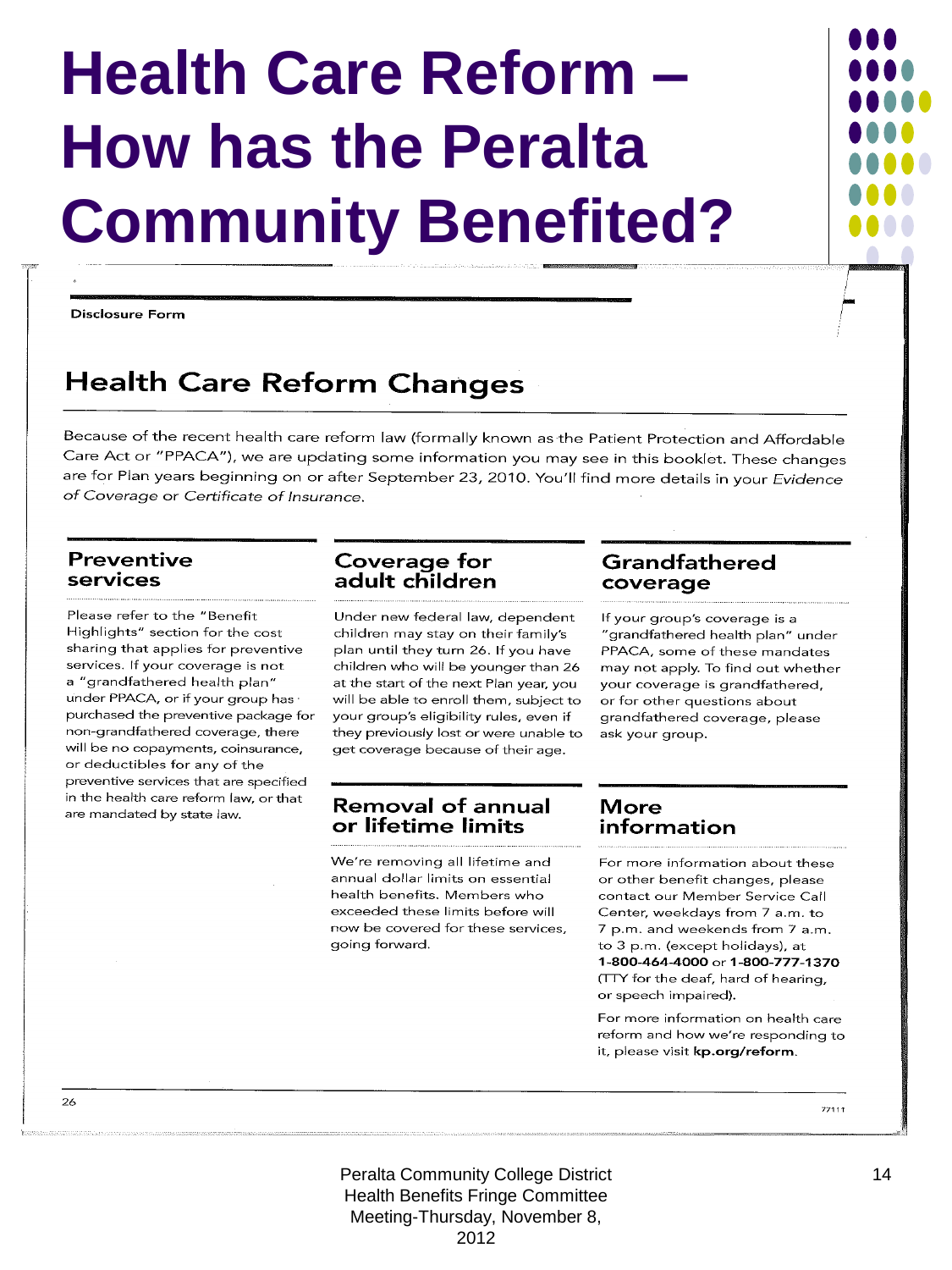# **Health Care Reform-An update/Review**

1. Our broker's perspective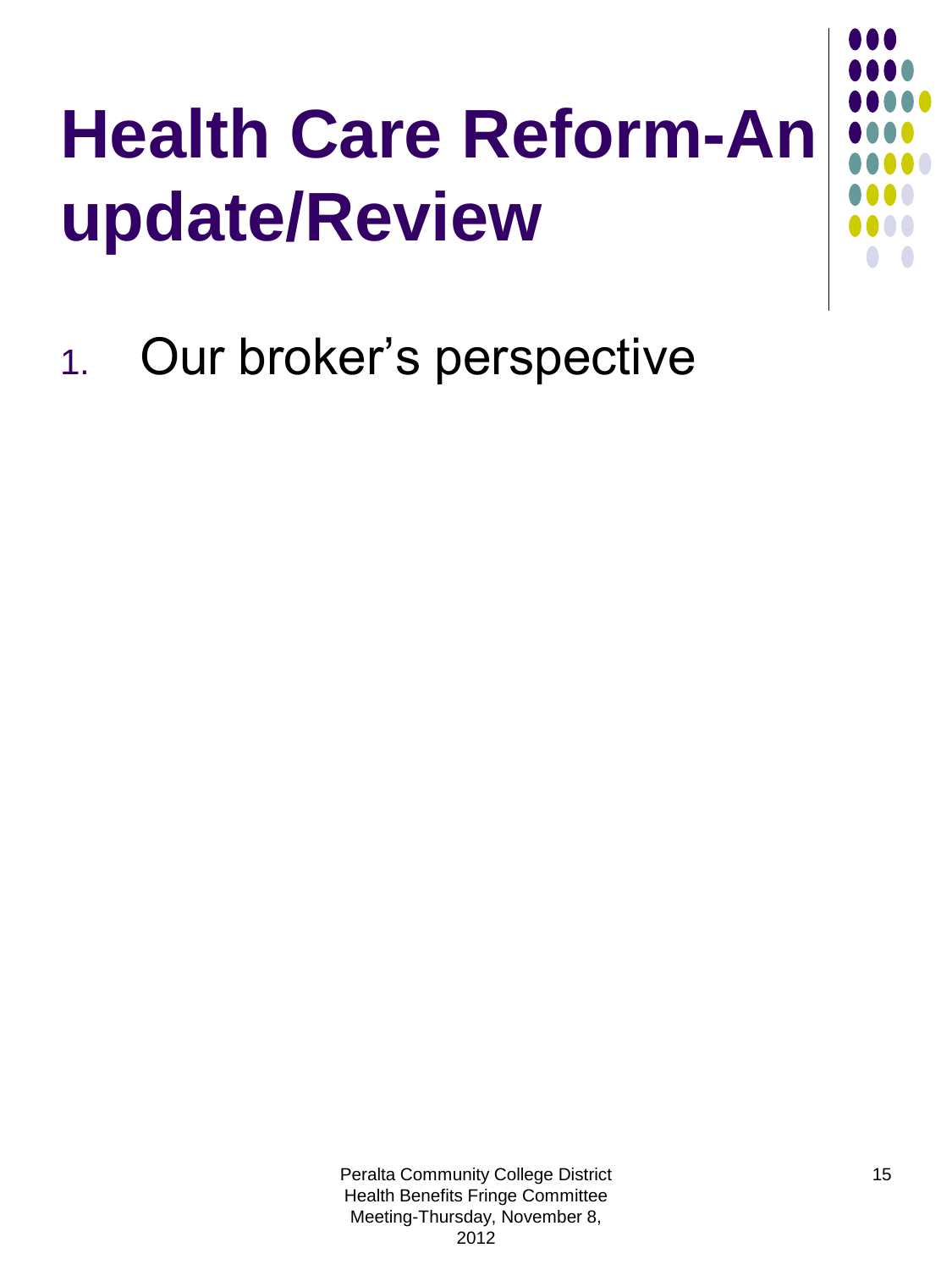



November 6, 2012

### **Health Care Reform Timeline 2012 - 2018**

PSW Benefit Resources and Insurance Services is providing this timeline of the implementation of key reform provisions that affect employers and individuals. Please read below for more information and contact PSW Benefit Resources and Insurance Services with any questions about how you can prepare for any of the health care reform requirements.

### **2012**

### HEALTH PLAN ADMINISTRATION

*Uniform Summary of Benefits and Coverage.* All non-grandfathered and grandfathered health plans will be required to provide a uniform summary of the plan's benefits and coverage to participants. The summary will have to be written in easily understood language and will be limited to four pages. Any mid-year changes to the information contained in the summary will have to be provided to participants 60 days in advance. The health care reform law indicated that plans would be required to start providing the summary by March 23, 2012.

### *Note: On Nov. 17, 2011, the Department of Labor (DOL) issued guidance that delayed the deadline for plans to begin providing the summary until after the release of final regulations. On Feb. 9, 2012, HHS, the DOL and the Treasury Department issued final regulations on the summary of benefits and coverage requirement.*

The final guidance provides that plans and issuers must start providing the summary by the following deadlines:

- o Issuers must provide the summary to health plans effective **Sept. 23, 2012**;
- o Plans and issuers must provide the summary to participants and beneficiaries who enroll or re-enroll during an open enrollment period starting with the first day of the first **open enrollment period** that begins on or after **Sept. 23, 2012**;
- $\circ$  Plans and issuers must provide the summary to participants who enroll for coverage other than through an open enrollment period (for example, newly eligible individuals and special enrollees) starting with the first day of the first **plan year** that begins on or after **Sept. 23, 2012**.

The Department of Labors' basic approach to ACA implementation is: "to work together with employers, issuers, States, providers and other stakeholders to help them come into compliance with the new law and to work with families and individuals to help them understand the new law and benefit from it, as intended. Compliance assistance is a high priority for the Department of Labor. Their approach to implementation is and will continue to be marked by an emphases on assisting (rather than imposing penalties on) plans, issuers and others that are **working diligently and in good faith** to understand and come into compliance with the new law." Accordingly, consistent with this guidance,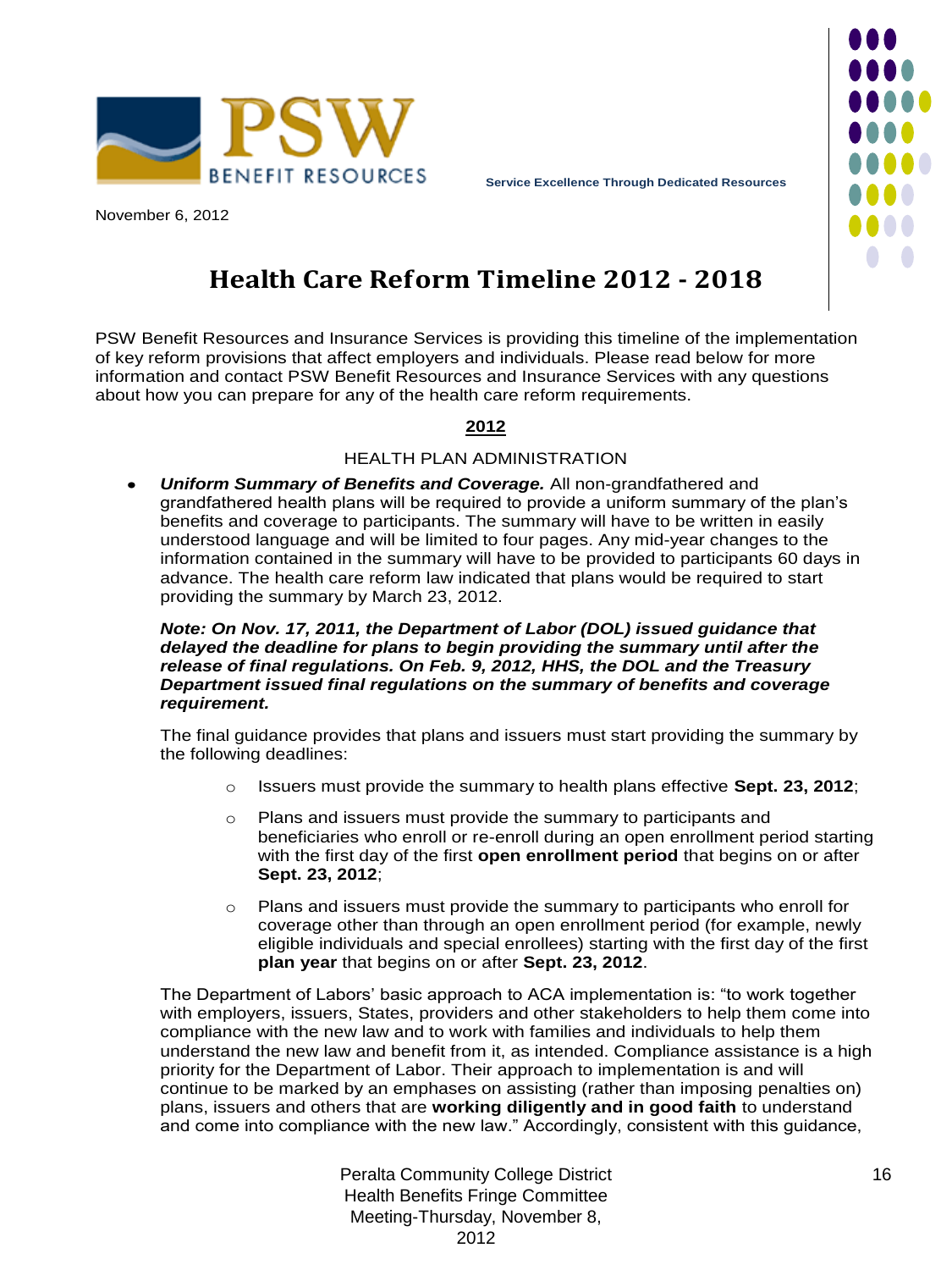*Reporting Health Coverage Costs on Form W-2.* Employers will be required to  $\bullet$ disclose the value of the health coverage provided by the employer to each employee on the employee's annual Form W-2.

#### Fees and taxes

*Comparative Effectiveness Research (CER) Fees.* Effective for **plan years ending on or after Oct. 1, 2012**, issuers and sponsors of self-insured health plans must pay CER fees to fund health care research. The CER fees do not apply for plan years ending on or after Oct. 1, 2019. Thus, for calendar year plans, the CER fees will be effective for the 2012 through 2018 plan years. For plan years ending before Oct. 1, 2013 (that is, 2012 for calendar year plans), the research fee is **\$1** multiplied by the average number of lives covered under the plan. The fee goes up to **\$2** for plan years ending on or after Oct. 1, 2013 and before Oct. 1, 2014, and will be indexed for future years. CER fees must be reported and paid by July 31 of each year, and will generally cover plan years that end during the preceding calendar year. The first possible due date for paying CER fees is **July 31, 2013**.

### **Remittance of Fees**

Insurers and plan sponsors must report and pay these fees annually on IRS Form 720, which will be due by July 31 of each year. The first due date is July 31, 2013. A return will generally cover policy or plan years that end during the preceding calendar year. In other words, fees for a plan year are due by July 31 of the calendar year following the calendar year containing the plan year end. Form 720 may be filed electronically. **The IRS has not yet updated Form 720 to reflect the reporting of these fees.**

### **2013**

#### HEALTH PLAN ADMINISTRATION

- *Limiting Health Flexible Savings Account Contributions.* The health care law will limit the amount of salary reduction contributions to health FSAs to \$2,500 per year, indexed by CPI for subsequent years.
- *Employee Notice of Exchanges.* Effective **March 1, 2013**, employers must provide a notice to employees regarding the availability of the health care reform insurance exchanges. HHS has indicated that it plans on issuing model exchange notices in the future for employers to use.
- *HIPAA Certification*. By **Dec. 31, 2013**, employers with group health plans must certify  $\bullet$ that their plans comply with HIPAA's rules on electronic transactions. HHS intends to issue more guidance on this requirement in the future.

### **FEES AND TAXES**

- *Eliminating Deduction for Medicare Part D Subsidy.* Currently, employers that receive  $\bullet$ the Medicare Part D retiree drug subsidy may take a tax deduction for their prescription drug costs, including costs attributable to the subsidy. The deduction for the retiree drug subsidy will be eliminated in 2013.
- *Increased Threshold for Medical Expense Deductions.* The health care reform law  $\bullet$ increases the (IRS) income threshold for claiming the itemized deduction for medical expenses from 7.5 percent of income to 10 percent. However, individuals over 65 would be able to claim the itemized deduction for medical expenses at 7.5 percent of adjusted gross income through 2016.
- *Additional Medicare Tax for High Wage Workers.* The new law increases the  $\bullet$ Medicare tax rate by 0.9 percentage points on wages over \$200,000 for an individual

Peralta Community College District Health Benefits Fringe Committee Meeting -Thursday, November 8, 2012

**...** 00000

0000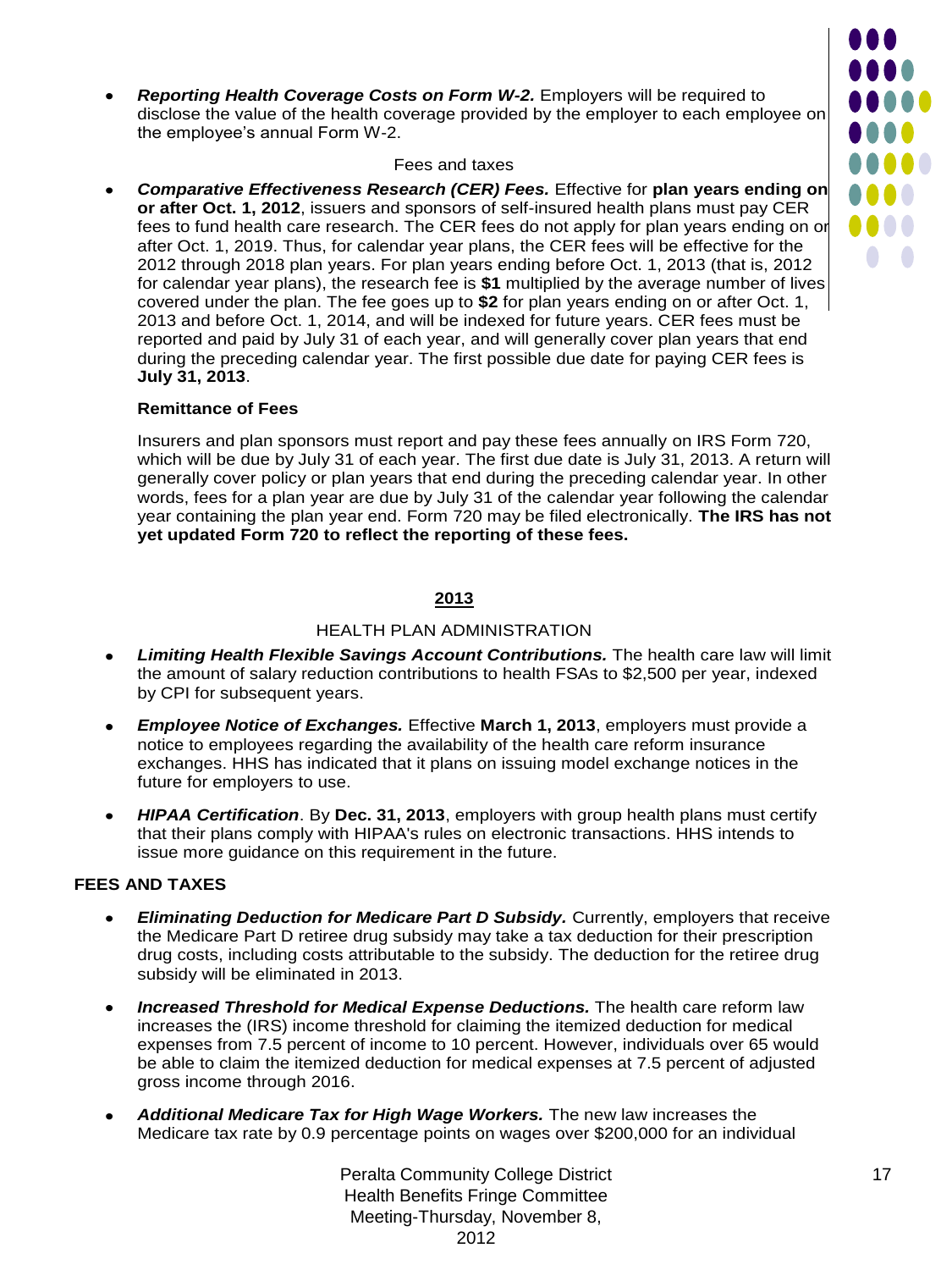- *Individual Coverage Mandates.* The health care reform legislation requires most individuals to obtain acceptable health insurance coverage or pay a penalty, beginning in 2014. The penalty will start at \$95 per person for 2014 and increase each year. The penalty amount increases to \$325 in 2015 and to \$695 (or up to 2.5 percent of income) in 2016, up to a cap of the national average bronze plan premium. After 2016, dollar amounts are indexed. Families will pay half the penalty amount for children, up to a cap of \$2,250 per family. Individuals may be eligible for an exemption from the penalty if they cannot obtain affordable coverage.
	- o Legal challenges to the health care reform law have focused on whether Congress had the constitutional authority to enact the individual coverage mandate.
	- o On June 28, 2012, the U.S. Supreme Court addressed these legal challenges and upheld the individual coverage mandate as constitutional. This means that the mandate will go into effect in 2014 as planned, unless it is repealed by Congress.
- *Employer Coverage Requirements*. Employers with 50 or more employees that do not  $\bullet$ offer coverage to their employees will be subject to penalties if any employee receives a government subsidy for health coverage. The penalty amount is up to \$2,000 annually for each full-time employee, excluding the first 30 employees. Employers who offer coverage, but whose employees receive tax credits, will be subject to a fine of \$3,000 for each worker receiving a tax credit, up to an aggregate cap of \$2,000 per full-time employee. Employers will be required to report to the federal government on health coverage they provide.

### HEALTH INSURANCE EXCHANGES

The health care reform legislation provides for **health insurance exchanges** to be established in each state in 2014. Individuals and small employers will be able to shop for insurance through the exchanges. Small employers are those with no more than 100 employees. If a small employer later grows above 100 employees, it may still be treated as a small employer. However, states may limit employers' participation in the exchanges to businesses with up to 50 employees until 2016. Large employers with over 100 employees are to be allowed into the exchanges in 2017. The health care reform legislation provided that workers who qualified for an affordability exemption to the coverage mandate, but did not qualify for tax credits, could use their employer contribution to join an exchange plan. This requirement is known as the "free choice voucher" provision. The federal appropriations bill signed by President Obama on April 15, 2011, eliminated the free choice voucher provision from health care reform.

### HEALTH INSURANCE REFORM

Additional health insurance reform measures will be implemented beginning in 2014.

- $\bullet$ *Guaranteed Issue and Renewability*. Health insurance issuers offering health insurance coverage in the individual or group market in a state must accept every employer and individual in the state that applies for coverage and must renew or continue to enforce the coverage at the option of the plan sponsor or the individual.
- *Pre-existing Condition Exclusions*. Effective Jan. 1, 2014, group health plans and  $\bullet$ health insurance issuers may not impose pre-existing condition exclusions on any covered individual, regardless of the individual's age.
- *Insurance Premium Restrictions*. Health insurance issuers in the individual and small  $\bullet$ group markets will not be permitted to charge higher rates due to heath status, gender or other factors. Premiums will be able to vary based only on age (no more than 3:1), geography, family size and tobacco use. The rating limitations will not apply to health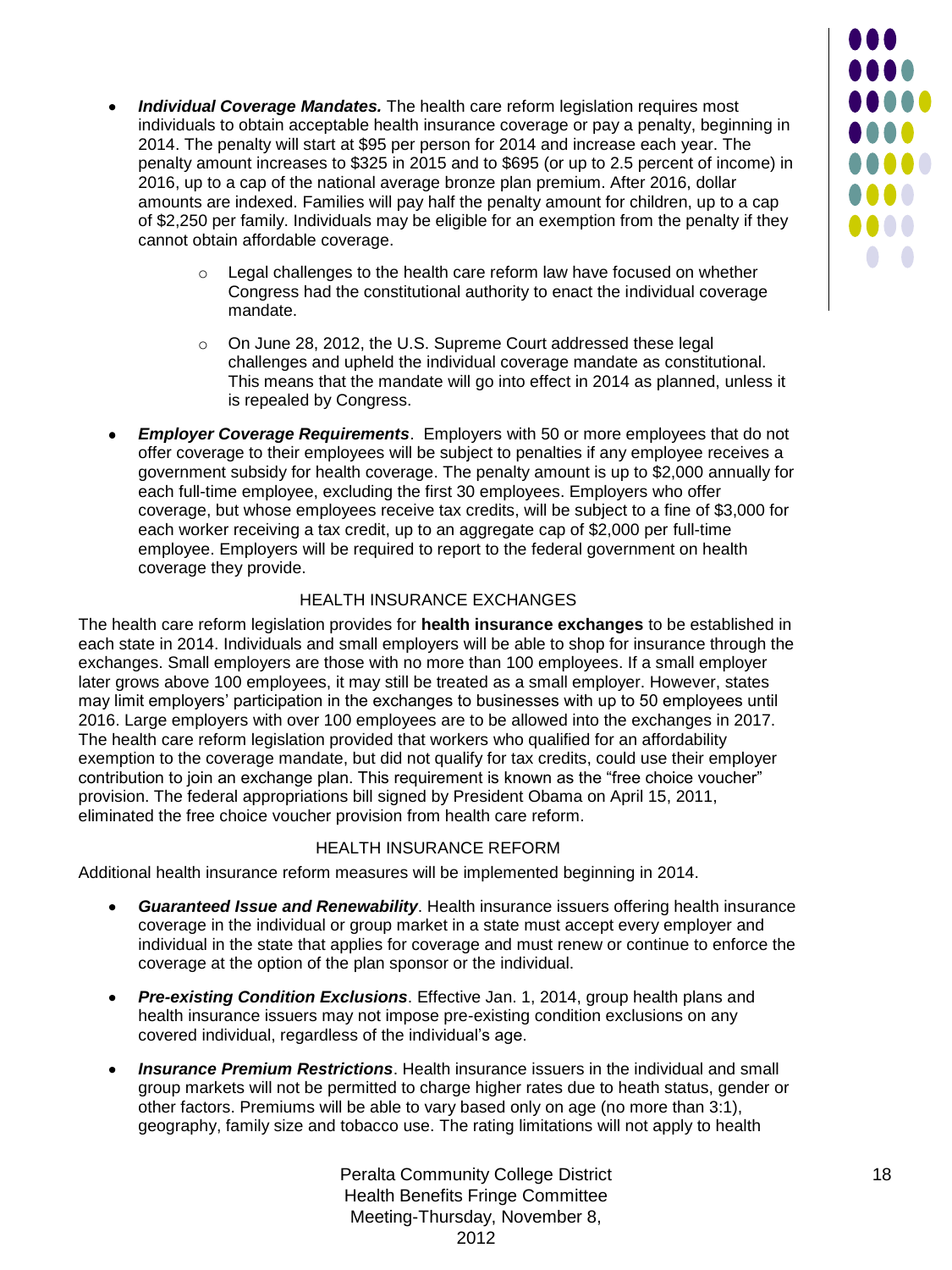- *Nondiscrimination in Health Care*. Group health plans and health insurance issuers offering group or individual insurance coverage may not discriminate against any provider operating within their scope of practice. However, this provision does not require a plan to contract with any willing provider or prevent tiered networks. It also does not apply to grandfathered plans. Plans and issuers also may not discriminate against individuals based on whether they receive subsidies or cooperate in a Fair Labor Standards Act investigation.
- *Annual Limits*. Restricted annual limits will be permitted until 2014. However, in 2014, the plans and issuers may not impose annual limits on the amount of coverage an individual may receive.
- *Excessive Waiting Periods.* Group health plans and health insurance issuers offering group or individual health insurance coverage will not be able to require a waiting period of more than 90 days.
- *Coverage for Clinical Trial Participants*. Non-grandfathered group health plans and insurance policies will not be able to decline coverage because an individual chooses to participate in a clinical trial for cancer or other life-threatening diseases or deny coverage for routine care that they would otherwise provide just because an individual is enrolled in such a clinical trial.

### **EMPLOYER WELLNESS PROGRAMS**

### FEES AND TAXES

*Individual Health Care Tax Credits*. The new law makes premium tax credits available through the  $\bullet$ exchanges to ensure people can obtain affordable coverage. Credits are available for people with incomes above Medicaid eligibility and below 400 percent of poverty level who are not eligible for or offered other acceptable coverage. The credits apply to both premiums and cost-sharing.

### **2018**

### HIGH COST PLAN EXCISE TAX

A 40 percent excise tax is to be imposed on the excess benefit of high cost employer-sponsored health insurance. This tax is also known as a "Cadillac tax." The annual limit for purposes of calculating the excess benefits is \$10,200 for individuals and \$27,500 for other than individual coverage. Responsibility for the tax is on the "coverage provider" which can be the insurer, the employer, or a third-party administrator. There are a number of exceptions and special rules for high coverage cost states (i.e. California) and different job classifications (not yet defined).

1000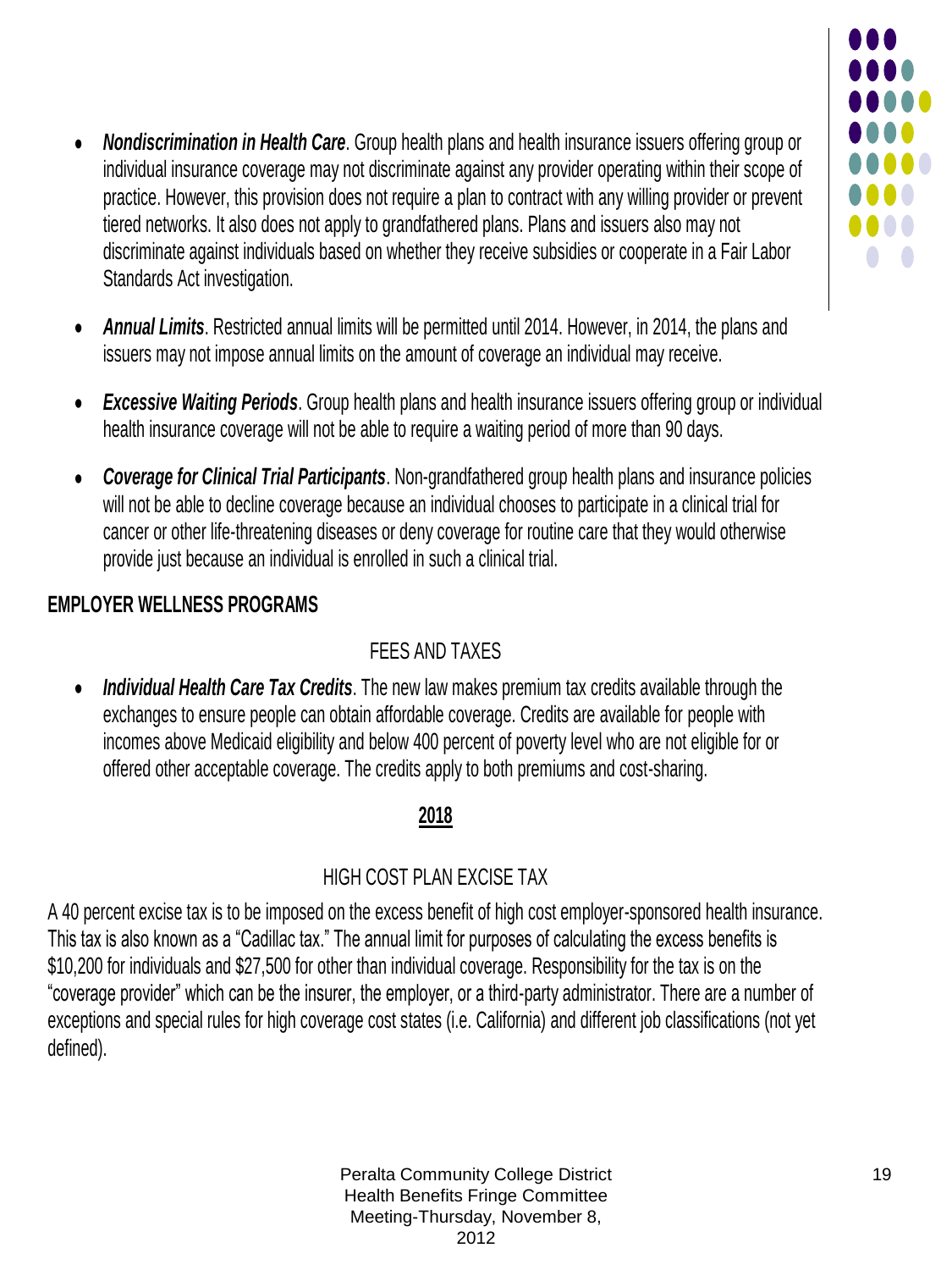# **JPA Exploration**



…Feasibility study of pos-2004 hires buying into Peralta's retirees benefits at no cost to the District after the District becomes a part of a JPA for Kaiser…

PFT Successor Agreement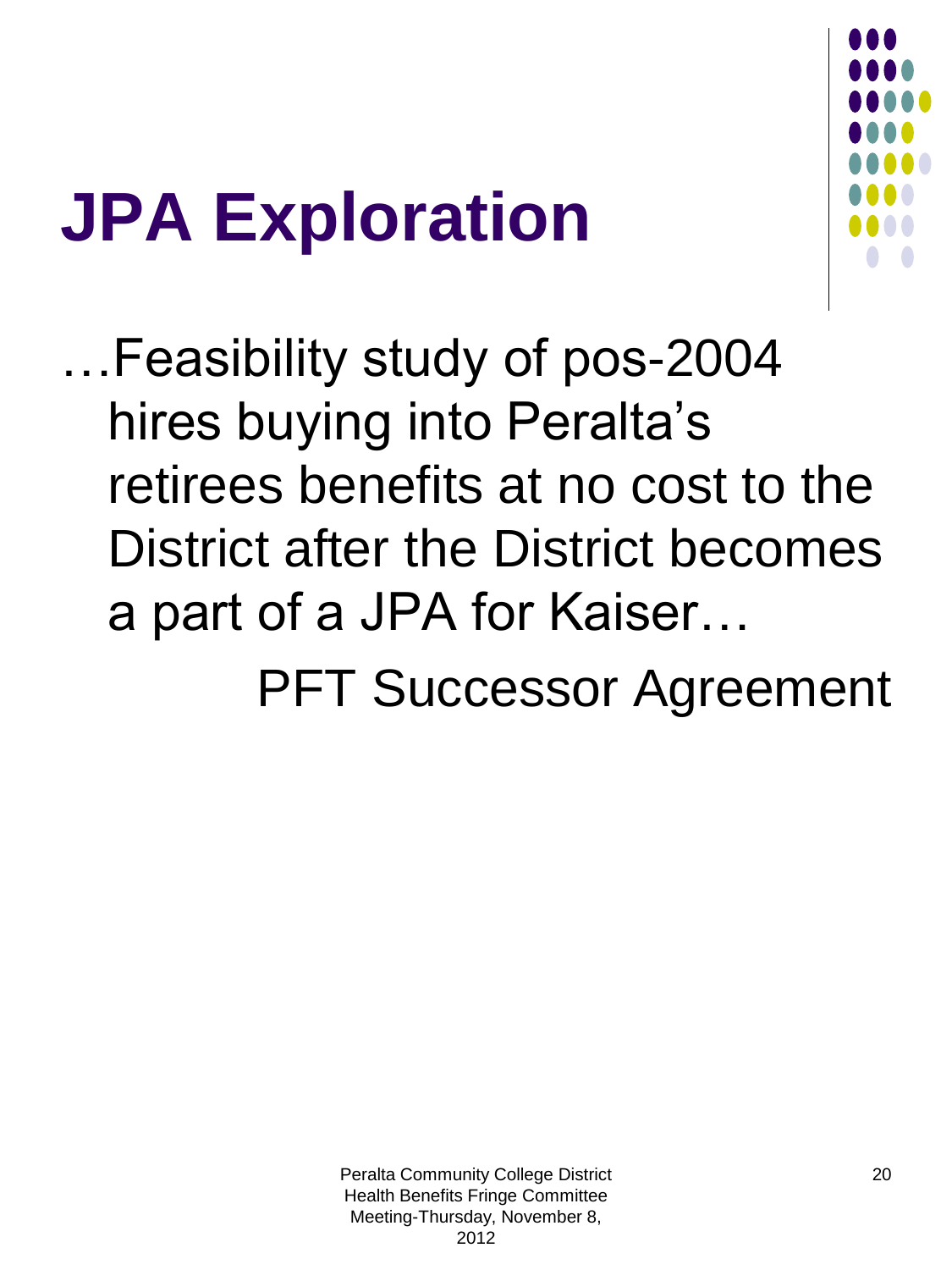## **JPA Considerations – our broker's perspective**



#### PERALTA COMMUNITY COLLEGE DISTRICT

Considerations While Reviewing Joint Powers Agreement (JPA) for July 1, 2013 Effective Date

Rates: Higher vs. Lower?

Claims Experience: Shared/Pooled vs. Stand-alone

Renewal Date: Self-determined vs. JPA determined

Administration: Flexible vs. Structured

Claims Run-out Cost: Accrued vs. Required (Total: about \$2,200,000/Actives Only: about \$1,100,000)

Transition Timeline & Costs: ?

Available Benefit Plans: Flexible vs. Structured Options

- Actives Options?
- Retirees required to be maintained at current levels

Carrier Availability: Flexibility vs. Restricted and Bundled Combinations

Funding Availability: Flexible vs. Only Fully Insured

Stop-Loss Coverage if Retirees Only: Available & Stable?

Effects from PPACA or other Federal/State Laws: Unknown/Vague

Prepared by PSW Benefit Resources November 6, 2012

PSW Benefit Resources & Insurance Services

840 Hinckley Road, Suite 249 Burlingame, CA 94010

> Tel. 650.343.6681 Fax. 650.692.2644

www.pswbenefits.com